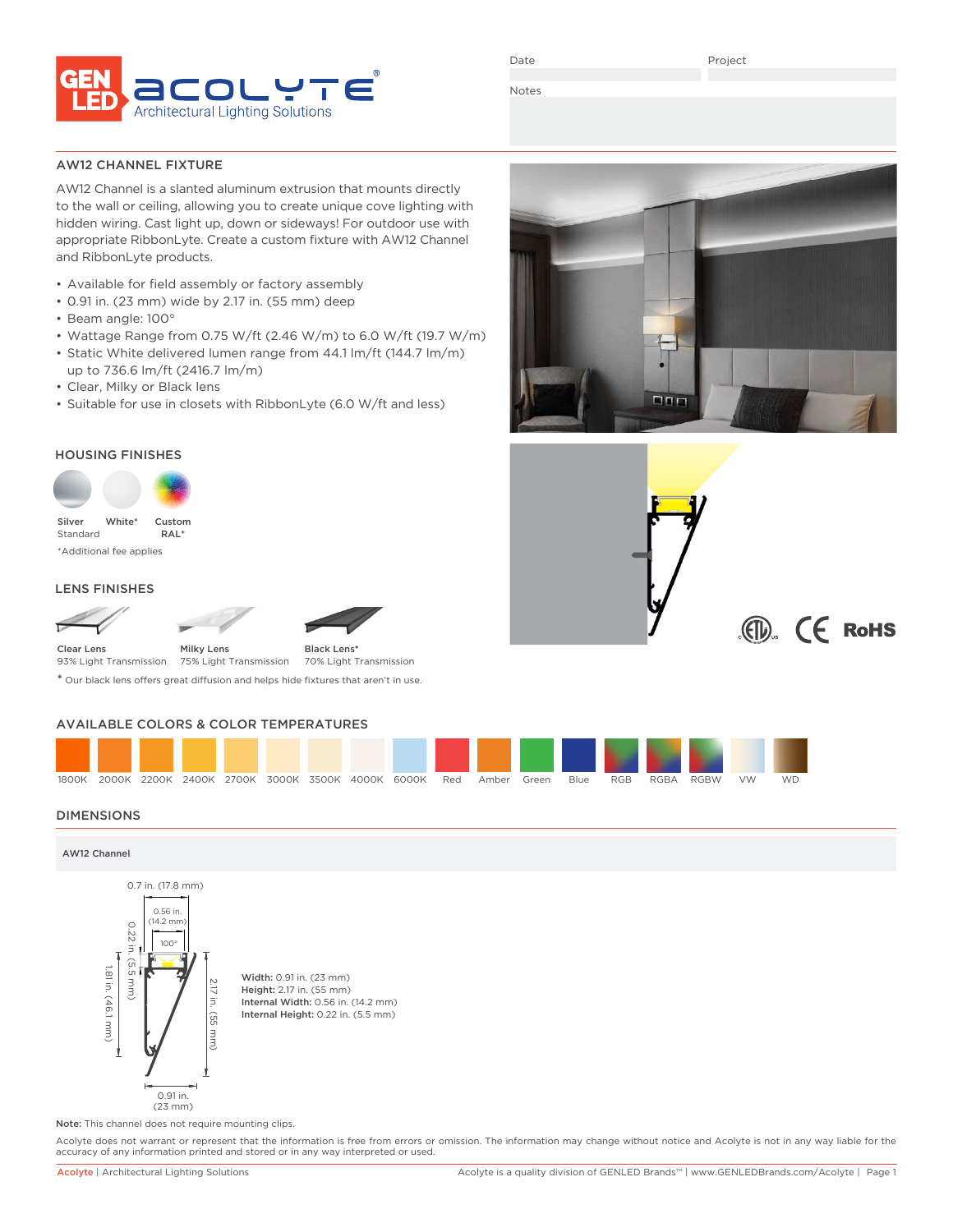

# SPECIFICATIONS

| Beam Angle                   | $100^\circ$                                                                                                                                                                                                                                                                                                                                                                                                                                                                                                     |
|------------------------------|-----------------------------------------------------------------------------------------------------------------------------------------------------------------------------------------------------------------------------------------------------------------------------------------------------------------------------------------------------------------------------------------------------------------------------------------------------------------------------------------------------------------|
| Lens Type                    | Clear Lens, Milky Lens, Black Lens                                                                                                                                                                                                                                                                                                                                                                                                                                                                              |
| Length                       | Channel is sold by the foot and cut to your exact desired length.                                                                                                                                                                                                                                                                                                                                                                                                                                               |
| <b>Operating Voltage</b>     | 24 <sub>V</sub>                                                                                                                                                                                                                                                                                                                                                                                                                                                                                                 |
| Dimming                      | MLV / 0-10 Volt / Lutron Hi-Lume 1% dimming LED drivers / Lutron VIVE code compliance available / ELV / DALI / DMX                                                                                                                                                                                                                                                                                                                                                                                              |
| <b>Operating Temperature</b> | -40° F to 158° F (-40° C to 70° C)                                                                                                                                                                                                                                                                                                                                                                                                                                                                              |
| Colors                       | 1800K, 2000K, 2200K, 2400K, 2700K, 3000K, 3500K, 4000K, 6000K, Red, Amber, Green, Blue, RGB, RGBW, RGBA, VW,<br>Warm Dim (1800K, 2000K, 2200K only available in IP20)                                                                                                                                                                                                                                                                                                                                           |
| <b>CRI</b>                   | 90+ CRI (Static white only)                                                                                                                                                                                                                                                                                                                                                                                                                                                                                     |
| Lamp Life                    | L70 at 50,000 Hours                                                                                                                                                                                                                                                                                                                                                                                                                                                                                             |
| MacAdam Ellipses (SDCM)      | 2-Step Binning (For Static White LEDs only)                                                                                                                                                                                                                                                                                                                                                                                                                                                                     |
| Certifications               | ETL Listed: UL 2108 Issued: 2004/02/27 Ed: 1 Rev: 2014/02/24 Low Voltage Lighting Systems<br>CSA C22.2#9.0 Issued: 1996/06/01 Ed: 1 (R2011) General Requirements for Luminaries;<br>with Gen. Inst. 1: 1997, Gen Inst. 2: 1998. ROHS compliant UL 2108 - Low Voltage Lighting Systems<br>UL 8750 - Light Emitting Diode (LED) Equipment for Use in Lighting Products UL 1598 / CSA 250.0-08 - Luminaires<br>Suitable for use in closets, compliant with NFPA® 70, NEC® Section 410.16 (A)(3) and 410.16 (C)(5). |

### ACCESSORIES



Acolyte does not warrant or represent that the information is free from errors or omission. The information may change without notice and Acolyte is not in any way liable for the<br>accuracy of any information printed and sto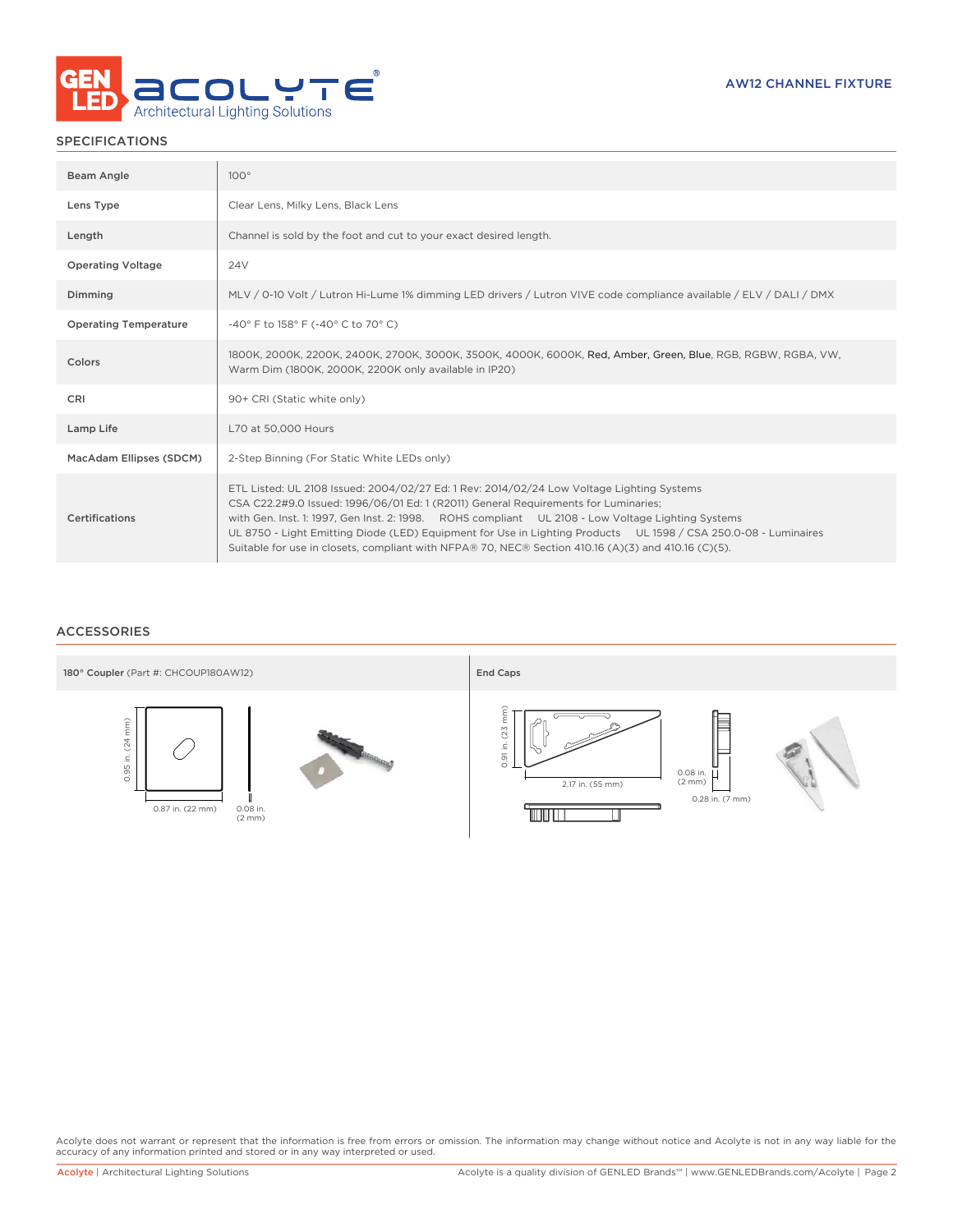

# ORDERING GUIDE

| <b>STEP</b>                                                |     | <b>Complete Channel Part Number</b>                                    |  |                                     |                           |                    |                                                                                                                                    |  |  |  |  |
|------------------------------------------------------------|-----|------------------------------------------------------------------------|--|-------------------------------------|---------------------------|--------------------|------------------------------------------------------------------------------------------------------------------------------------|--|--|--|--|
| <b>CHANNEL</b>                                             |     | LENS                                                                   |  |                                     | <b>HOUSING COLOR</b>      |                    |                                                                                                                                    |  |  |  |  |
| CHAW12                                                     |     |                                                                        |  |                                     |                           |                    |                                                                                                                                    |  |  |  |  |
| CHAW12 - AW12 Channel                                      |     | <b>BK</b> - Black Lens<br>C - Clear Lens<br>M - Milky Lens             |  |                                     | SV - Silver<br>WH - White |                    | Consult factory for custom colors                                                                                                  |  |  |  |  |
| <b>STEP</b>                                                |     | <b>Complete RibbonLyte Part Number</b>                                 |  |                                     |                           |                    |                                                                                                                                    |  |  |  |  |
| <b>CATEGORY</b>                                            | CRI |                                                                        |  | <b>RIBBON TYPE &amp; IP RATING</b>  |                           |                    |                                                                                                                                    |  |  |  |  |
| <b>RB</b>                                                  |     |                                                                        |  |                                     |                           |                    |                                                                                                                                    |  |  |  |  |
| RB - RibbonLyte                                            |     | <b>0</b> - Static Color, Color Changing                                |  | SWS220 - Static White Series 2 IP20 |                           |                    | RGBWA20 - RGBW/A IP20                                                                                                              |  |  |  |  |
|                                                            |     | 90 - 90+ CRI Static White                                              |  | SWS265 - Static White Series 2 IP65 |                           |                    | RGBWA65 - RGBW/A IP65                                                                                                              |  |  |  |  |
|                                                            |     |                                                                        |  | SCS220 - Static Color Series 2 IP20 |                           |                    | VWS220 - VW Series 2 IP20                                                                                                          |  |  |  |  |
|                                                            |     |                                                                        |  | SCS265 - Static Color Series 2 IP65 |                           |                    | VWS265 - VW Series 2 IP65                                                                                                          |  |  |  |  |
| NOTE: To ensure waterproofing standards are met,           |     |                                                                        |  | <b>RGB20 - RGB IP20</b>             |                           |                    | WD20 - Warm Dim IP20                                                                                                               |  |  |  |  |
| IP65 RibbonLyte can NOT be cut in the field.               |     |                                                                        |  | <b>RGB65 - RGB IP65</b>             |                           |                    | WD65 - Warm Dim IP65                                                                                                               |  |  |  |  |
| <b>WATTAGE</b>                                             |     |                                                                        |  |                                     | COLOR                     |                    |                                                                                                                                    |  |  |  |  |
|                                                            |     |                                                                        |  |                                     |                           |                    |                                                                                                                                    |  |  |  |  |
| 0.75 - 0.75 W/ft (2.46 W/m - Static White, Static Color)   |     |                                                                        |  |                                     | 18 - 1800K                |                    | RGB - Red, Green, Blue                                                                                                             |  |  |  |  |
| 1.0 - 1.0 W/ft $(3.3 W/m - Variable White)$                |     |                                                                        |  |                                     | 20 - 2000K                |                    | RGB30 - Red, Green, Blue + 3000K                                                                                                   |  |  |  |  |
| 1.5 - 1.5 W/ft (4.9 W/m - Static White, Static Color)      |     |                                                                        |  |                                     | 22 - 2200K                |                    | RGB40 - Red, Green, Blue + 4000K (5.5W only)                                                                                       |  |  |  |  |
| 2.2 - 2.2 W/ft (7.2 W/m - Static White, Static Color, RGB) |     |                                                                        |  |                                     | 24 - 2400K                |                    | RGB60 - Red, Green, Blue + 6000K                                                                                                   |  |  |  |  |
|                                                            |     | 3.0 - 3.0 W/ft (9.8 W/m - Static White, Static Color, Variable White)  |  |                                     | 27 - 2700K                |                    | RGBA - Red, Green, Blue + Amber                                                                                                    |  |  |  |  |
|                                                            |     | 4.4 - 4.4 W/ft (14.4 W/m - Static White, Static Color, RGB, RGBW/RGBA) |  |                                     | 30 - 3000K                |                    | VW - Variable White                                                                                                                |  |  |  |  |
| 5.0 - 5.0 W/ft (16.4 W/m - Static White, Static Color)     |     |                                                                        |  |                                     | 35 - 3500K                |                    | 2920 - Warm Dim 2900K-2000K (IP20)                                                                                                 |  |  |  |  |
| 5.2 - 5.2 W/ft (17.1 W/m - Warm Dim)                       |     |                                                                        |  |                                     | 40 - 4000K                |                    | 2721 - Warm Dim 2900K-2000K (IP65)                                                                                                 |  |  |  |  |
| 5.5 - 5.5 W/ft (18.0 W/m - RGBW/RGBA)                      |     |                                                                        |  |                                     | 60 - 6000K                |                    | Z - Undecided**                                                                                                                    |  |  |  |  |
|                                                            |     | 6.0 - 6.0 W/ft (19.7 W/m - Static White, Static Color, Variable White) |  |                                     | $R - Red$                 |                    | ** For quotes only. Must be chosen before final order.                                                                             |  |  |  |  |
|                                                            |     |                                                                        |  |                                     | A - Amber                 |                    |                                                                                                                                    |  |  |  |  |
|                                                            |     |                                                                        |  |                                     | G - Green                 |                    |                                                                                                                                    |  |  |  |  |
|                                                            |     |                                                                        |  |                                     | <b>B</b> - Blue           |                    |                                                                                                                                    |  |  |  |  |
| <b>CONNECTION OPTIONS</b> (See diagrams on the right)      |     |                                                                        |  |                                     | Custom Length (ft.)       | 1. (Default)       | 2.<br>3.<br>4.                                                                                                                     |  |  |  |  |
|                                                            |     |                                                                        |  |                                     |                           |                    |                                                                                                                                    |  |  |  |  |
|                                                            |     | 1 - End Feed Bare Wire Connection 4 - End Feed with IP67 Male Coupler  |  |                                     |                           |                    | Wire Length for 1, 2, 3:<br>Wire Length for 4:<br>Standard 12 in. / Custom up to 20 feet<br>Standard 12 in. / Custom up to 20 feet |  |  |  |  |
|                                                            |     | 2 - Back Feed Bare Wire Connection 5 - Soldered Daisy Chain            |  |                                     |                           | 5.                 | 6.                                                                                                                                 |  |  |  |  |
|                                                            |     | 3 - Side Feed Bare Wire Connection 6 - Daisy Chain With IP67 Couplers  |  |                                     |                           |                    | gin qism                                                                                                                           |  |  |  |  |
| <b>STEP</b>                                                |     | <b>Complete Assembly Option &amp; Length</b>                           |  |                                     |                           | Wire Length for 5: | Wire Length for 6:<br>Standard 3 in. / Custom up to 3 feet<br>Standard 3 in. / Custom up to 18 in.                                 |  |  |  |  |
| <b>ASSEMBLY OPTION</b>                                     |     | LENGTH (Standard factory assembled length up to 78 in. / 2 m)          |  |                                     |                           |                    |                                                                                                                                    |  |  |  |  |
| FI - Field Assembly                                        |     |                                                                        |  |                                     |                           |                    |                                                                                                                                    |  |  |  |  |
| FA - Factory Assembly                                      |     |                                                                        |  |                                     |                           |                    |                                                                                                                                    |  |  |  |  |
|                                                            |     |                                                                        |  |                                     |                           |                    |                                                                                                                                    |  |  |  |  |



ACCESSORIES

CHCOUP180AW12 - 180° Coupler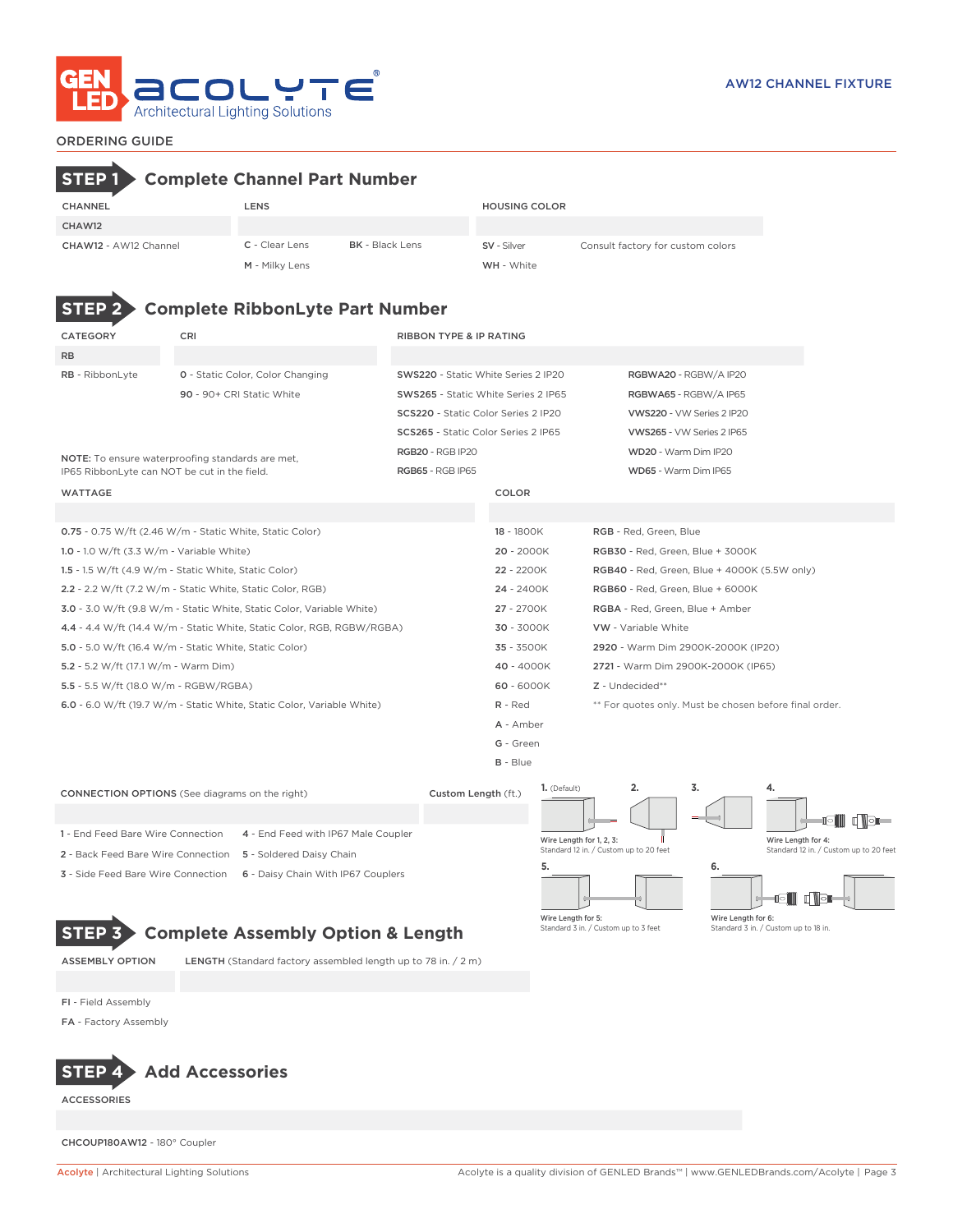

# RIBBONLYTE SPECIFICATIONS & COMPATIBILITY

| Available<br>Wattages                              | Cuttable<br>Length               | LED<br>Pitch               | Color<br>Temp.                                                                | Im/W<br>without Lens                                          | <b>Delivered Lumens</b><br>with Clear Lens                                                                                 | <b>Delivered Lumens</b><br>with Milky Lens                                                                                 | <b>Delivered Lumens</b><br>with Black Lens                                                                                | Max<br>Length                                                  |              | Compatible<br>with Channel |             |
|----------------------------------------------------|----------------------------------|----------------------------|-------------------------------------------------------------------------------|---------------------------------------------------------------|----------------------------------------------------------------------------------------------------------------------------|----------------------------------------------------------------------------------------------------------------------------|---------------------------------------------------------------------------------------------------------------------------|----------------------------------------------------------------|--------------|----------------------------|-------------|
|                                                    |                                  |                            |                                                                               |                                                               | (lm/ft / lm/m)                                                                                                             | (lm/ft / lm/m)                                                                                                             | (lm/ft / lm/m)                                                                                                            |                                                                | <b>IP20</b>  | <b>IP65</b>                | <b>IP68</b> |
| 0.75<br><b>Static White</b><br>Series <sub>2</sub> | 1.97 in.<br>$(50$ mm $)$         | 48 LEDs/ft<br>(160 LEDs/m) | 1800K<br>2000K<br>2200K<br>2400K<br>2700K<br>3000K<br>3500K<br>4000K<br>6000K | 84<br>99<br>109<br>113<br>123<br>123<br>130<br>134<br>131     | 59 / 192<br>69 / 227<br>76 / 249<br>79 / 259<br>86 / 281<br>86 / 281<br>91 / 297<br>93 / 307<br>91 / 300                   | 47/155<br>56/183<br>61 / 201<br>64/209<br>69 / 227<br>69 / 227<br>73 / 240<br>75 / 247<br>74 / 242                         | 44 / 145<br>52/171<br>57 / 188<br>59 / 195<br>65 / 212<br>65 / 212<br>68 / 224<br>70 / 231<br>69 / 226                    | IP20:<br>49 ft<br>(15 m)<br>IP65:<br>32.8 ft<br>(10 m)         | $\checkmark$ | $\checkmark$               |             |
| 1.5<br><b>Static White</b><br>Series <sub>2</sub>  | 1.97 in.<br>$(50$ mm $)$         | 48 LEDs/ft<br>(160 LEDs/m) | 1800K<br>2000K<br>2200K<br>2400K<br>2700K<br>3000K<br>3500K<br>4000K<br>6000K | 84<br>98<br>109<br>113<br>123<br>123<br>129<br>134<br>131     | 117 / 384<br>137 / 384<br>152 / 499<br>158 / 517<br>172 / 563<br>172 / 563<br>180 / 590<br>187/613<br>183 / 600            | 95 / 310<br>110 / 362<br>123 / 402<br>127 / 417<br>138 / 454<br>138 / 454<br>145/476<br>151 / 495<br>147/484               | 88 / 289<br>103 / 338<br>114 / 375<br>119 / 389<br>129/424<br>129 / 424<br>135 / 444<br>141/462<br>138 / 451              | IP20:<br>49 ft<br>(15 m)<br>IP65:<br>32.8 ft<br>(10 m)         | ✓            | $\checkmark$               |             |
| 2.2<br><b>Static White</b><br>Series <sub>2</sub>  | 1.97 in.<br>$(50$ mm $)$         | 48 LEDs/ft<br>(160 LEDs/m) | 1800K<br>2000K<br>2200K<br>2400K<br>2700K<br>3000K<br>3500K<br>4000K<br>6000K | 83<br>96<br>106<br>111<br>120<br>122<br>127<br>133<br>128     | 170 / 557<br>196 / 644<br>217 / 712<br>227/745<br>246 / 806<br>250 / 819<br>260 / 852<br>272/893<br>262 / 859              | 137 / 449<br>158 / 520<br>175/574<br>183/601<br>198 / 650<br>201/660<br>210 / 687<br>219 / 720<br>211/693                  | 128 / 419<br>148 / 485<br>163 / 536<br>171 / 561<br>185 / 606<br>188 / 616<br>196 / 642<br>205/672<br>197 / 647           | IP20:<br>42 ft<br>(12.8 m)<br>IP65:<br>32.8 ft<br>(10 m)       | $\checkmark$ | $\checkmark$               |             |
| 3.0<br><b>Static White</b><br>Series <sub>2</sub>  | 1.97 in.<br>$(50$ mm $)$         | 48 LEDs/ft<br>(160 LEDs/m) | 1800K<br>2000K<br>2200K<br>2400K<br>2700K<br>3000K<br>3500K<br>4000K<br>6000K | 84<br>98<br>108<br>109.8<br>122.9<br>130<br>133<br>133<br>128 | 234 / 769<br>273 / 897<br>301/989<br>306 / 1005<br>343 / 1125<br>363 / 1190<br>371 / 1217<br>371 / 1217<br>357 / 1172      | 189 / 620<br>221/723<br>243 / 797<br>247/811<br>277 / 907<br>293 / 960<br>299 / 982<br>299 / 982<br>288 / 945              | 176 / 579<br>206 / 675<br>227/744<br>231/756<br>258 / 847<br>273 / 896<br>279 / 916<br>279 / 916<br>269 / 882             | IP20:<br>36 ft<br>(11 m)<br>IP65:<br>32.8 ft<br>(10 m)         | $\checkmark$ | $\checkmark$               |             |
| 4.4<br><b>Static White</b><br>Series 2             | 1.97 in.<br>$(50$ mm $)$         | 48 LEDs/ft<br>(160 LEDs/m) | 1800K<br>2000K<br>2200K<br>2400K<br>2700K<br>3000K<br>3500K<br>4000K<br>6000K | 81<br>95<br>105<br>109<br>122<br>129<br>132<br>132<br>126     | 331/1087<br>389 / 1275<br>430 / 1410<br>446 / 1463<br>499 / 1638<br>528 / 1732<br>540 / 1772<br>540 / 1772<br>516 / 1692   | 267 / 877<br>314 / 1029<br>347 / 1137<br>360 / 1180<br>403 / 1321<br>426 / 1397<br>436 / 1429<br>436 / 1429<br>416 / 1364  | 249 / 818<br>293 / 960<br>323 / 1061<br>336 / 1101<br>376 / 1233<br>397 / 1304<br>407 / 1334<br>407 / 1334<br>388 / 1273  | 28 ft 4 in.<br>(8.64 m)                                        | ✓            | $\checkmark$               |             |
| 5.0<br><b>Static White</b><br>Series 2             | 1.4 in.<br>$(35.7 \, \text{mm})$ | 68 LEDs/ft<br>(224 LEDs/m) | 1800K<br>2000K<br>2200K<br>2400K<br>2700K<br>3000K<br>3500K<br>4000K<br>6000K | 83<br>98<br>107<br>110<br>123<br>130<br>133<br>133<br>127     | 386 / 1266<br>456 / 1495<br>498 / 1632<br>511 / 1675<br>571 / 1875<br>605 / 1983<br>618 / 2029<br>618 / 2029<br>591 / 1937 | 311 / 1021<br>368 / 1206<br>401 / 1316<br>412 / 1351<br>461 / 1512<br>488 / 1599<br>499 / 1636<br>499 / 1636<br>476 / 1562 | 291 / 953<br>343 / 1125<br>375 / 1229<br>384 / 1261<br>430 / 1411<br>455 / 1493<br>466 / 1527<br>466 / 1527<br>445 / 1458 | IP20:<br>33 ft 4 in.<br>(10.1 m)<br>IP65:<br>32.8 ft<br>(10 m) | ✓            | $\checkmark$               |             |

Acolyte | Architectural Lighting Solutions **Acolyte is a quality division of GENLED Brands™** | www.GENLEDBrands.com/Acolyte | Page 4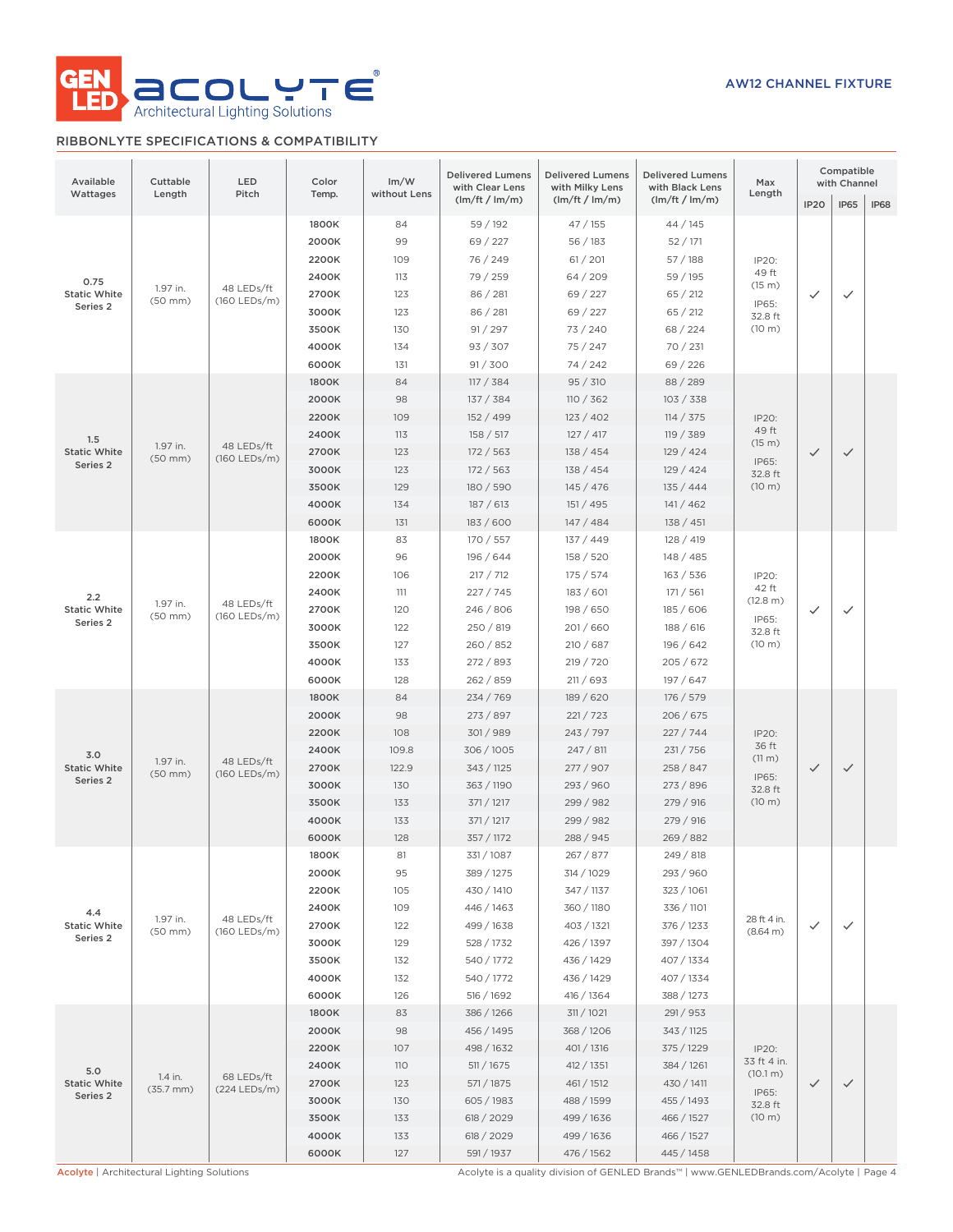

# RIBBONLYTE SPECIFICATIONS & COMPATIBILITY

| Available<br>Wattages                             | Cuttable<br>Length               | LED<br>Pitch                 | Color<br>Temp.                                     | Im/W<br>without Lens                 | <b>Delivered Lumens</b><br>with Clear Lens<br>$\frac{1}{m}$ (lm/ft / lm/m)       | <b>Delivered Lumens</b><br>with Milky Lens<br>(lm/ft / lm/m)                     | <b>Delivered Lumens</b><br>with Black Lens<br>$\frac{1}{m}$ (lm/ft / lm/m)       | Max<br>Length                                            | IP <sub>20</sub> | Compatible<br>with Channel<br><b>IP65</b><br><b>IP68</b> |  |
|---------------------------------------------------|----------------------------------|------------------------------|----------------------------------------------------|--------------------------------------|----------------------------------------------------------------------------------|----------------------------------------------------------------------------------|----------------------------------------------------------------------------------|----------------------------------------------------------|------------------|----------------------------------------------------------|--|
| 6.0<br><b>Static White</b><br>Series <sub>2</sub> | 1.4 in.<br>$(35.7$ mm $)$        | 68 LEDs/ft<br>(224 LEDs/m)   | 1800K<br>2000K<br>2200K<br>2400K<br>2700K<br>3000K | 82<br>95<br>106<br>109<br>122<br>129 | 458 / 1501<br>530 / 1739<br>591 / 1941<br>608 / 1995<br>681 / 2233<br>720 / 2362 | 369 / 1211<br>428 / 1403<br>477 / 1565<br>491 / 1609<br>549 / 1801<br>581 / 1905 | 344 / 1130<br>399 / 1309<br>445 / 1461<br>458 / 1502<br>512 / 1681<br>542 / 1778 | 28 ft<br>(8.5 m)                                         | $\checkmark$     | $\checkmark$                                             |  |
|                                                   |                                  |                              | 3500K<br>4000K<br>6000K<br>Red                     | 132<br>132<br>126<br>41              | 737 / 2417<br>737 / 2417<br>703 / 2307<br>29/94                                  | 594 / 1949<br>594 / 1949<br>567 / 1860<br>23/76                                  | 554 / 1819<br>554 / 1819<br>529 / 1736<br>22/71                                  |                                                          |                  |                                                          |  |
| 0.75<br><b>Static Color</b><br>Series 2           | 1.97 in.<br>$(50$ mm $)$         | 48 LEDs/ft<br>(160 LEDs/m)   | Green<br><b>Blue</b><br>Amber                      | 175<br>19<br>34                      | 122/400<br>13/43<br>24/78                                                        | 98 / 323<br>11 / 35<br>19/63                                                     | 92 / 301<br>10/33<br>18/59                                                       | IP20:<br>49 ft<br>(15 m)<br>IP65:<br>32.8 ft<br>(10 m)   | $\checkmark$     | $\checkmark$                                             |  |
| 1.5<br><b>Static Color</b><br>Series <sub>2</sub> | 1.97 in.<br>$(50$ mm $)$         | 48 LEDs/ft<br>$(160$ LEDs/m) | Red<br>Green<br>Blue<br>Amber                      | 42<br>160<br>18<br>34                | 59 / 192<br>223 / 732<br>25/82<br>47/156                                         | 47 / 155<br>180 / 591<br>20/66<br>38 / 125                                       | 44/145<br>168 / 551<br>19/62<br>36 / 117                                         | IP20:<br>49 ft<br>(15 m)<br>IP65:<br>32.8 ft<br>(10 m)   | $\checkmark$     | $\checkmark$                                             |  |
| 2.2<br><b>Static Color</b><br>Series 2            | 1.97 in.<br>$(50$ mm $)$         | 48 LEDs/ft<br>(160 LEDs/m)   | Red<br>Green<br><b>Blue</b><br>Amber               | 42<br>145<br>18<br>34                | 86 / 282<br>297 / 973<br>37/121<br>70/228                                        | 69/227<br>239 / 785<br>30/97<br>56/184                                           | 65 / 212<br>223 / 733<br>28/91<br>52/172                                         | IP20:<br>42 ft<br>(12.8 m)<br>IP65:<br>32.8 ft<br>(10 m) | $\checkmark$     | $\checkmark$                                             |  |
| 3.0<br><b>Static Color</b><br>Series <sub>2</sub> | 1.97 in.<br>$(50$ mm $)$         | 48 LEDs/ft<br>$(160$ LEDs/m) | Red<br>Green<br>Blue<br>Amber                      | 40<br>127<br>25<br>29                | 112 / 366<br>354 / 1162<br>70 / 229<br>81 / 265                                  | 90 / 295<br>286 / 937<br>56/185<br>65 / 214                                      | 84 / 267<br>267 / 875<br>53/172<br>61/200                                        | 32.8 ft<br>(10 m)                                        | $\checkmark$     | $\checkmark$                                             |  |
| 4.4<br><b>Static Color</b><br>Series 2            | 1.97 in.<br>$(50$ mm $)$         | 48 LEDs/ft<br>$(160$ LEDs/m) | Red<br>Green<br><b>Blue</b><br>Amber               | 38<br>117<br>24<br>25                | 155 / 510<br>479 / 1571<br>98 / 322<br>102 / 336                                 | 125/411<br>386 / 1267<br>79 / 260<br>83 / 271                                    | 117 / 384<br>360 / 1182<br>74/243<br>77/253                                      | 29 ft<br>(8.8 m)                                         | $\checkmark$     | $\checkmark$                                             |  |
| 5.0<br><b>Static Color</b><br>Series 2            | 1.4 in.<br>$(35.7 \, \text{mm})$ | 68 LEDs/ft<br>(224 LEDs/m)   | Red<br>Green<br>Blue<br>Amber                      | 37<br>116<br>24<br>26                | 172/564<br>539 / 1770<br>112 / 366<br>121 / 397                                  | 139 / 455<br>435 / 1427<br>90 / 295<br>98 / 320                                  | 130 / 425<br>406 / 1332<br>84 / 276<br>91 / 299                                  | 30 ft<br>(9.14 m)                                        | ✓                | $\checkmark$                                             |  |
| 6.0<br><b>Static Color</b><br>Series 2            | 1.4 in.<br>$(35.7 \, \text{mm})$ | 68 LEDs/ft<br>(224 LEDs/m)   | Red<br>Green<br><b>Blue</b><br>Amber               | 37<br>113<br>23<br>24                | 206/677<br>631/2069<br>128 / 421<br>134 / 439                                    | 167 / 546<br>509/1668<br>104 / 340<br>108 / 354                                  | 155 / 510<br>475 / 1557<br>97 / 317<br>101 / 331                                 | 28 ft<br>(8.5 m)                                         | $\checkmark$     | $\checkmark$                                             |  |
| 1.0<br>Variable<br>White<br>Series 2              | 1.97 in.<br>$(50$ mm $)$         | 42 LEDs/ft<br>$(140$ LEDs/m) | 2000K<br>6500K                                     | 85                                   | 79 / 259                                                                         | 64 / 209                                                                         | 60/195                                                                           | 32.8 ft<br>(10 m)                                        | $\checkmark$     | $\checkmark$                                             |  |
| 3.0<br>Variable<br>White<br>Series 2              | 1.97 in.<br>$(50$ mm $)$         | 42 LEDs/ft<br>(140 LEDs/m)   | 2000K<br>6500K                                     | 80                                   | 223 / 732                                                                        | 180 / 591                                                                        | 168 / 551                                                                        | 32.8 ft<br>(10 m)                                        | $\checkmark$     | $\checkmark$                                             |  |
| 6.0<br>Variable<br>White<br>Series 2              | 1.97 in.<br>$(50$ mm $)$         | 42 LEDs/ft<br>(140 LEDs/m)   | 2000K<br>6500K                                     | 75                                   | 419 / 1373                                                                       | 338 / 1107                                                                       | 315 / 1033                                                                       | 32.8 ft<br>(10 m)                                        | $\checkmark$     | $\checkmark$                                             |  |

Acolyte | Architectural Lighting Solutions Acolyte is a quality division of GENLED Brands™ | www.GENLEDBrands.com/Acolyte | Page 5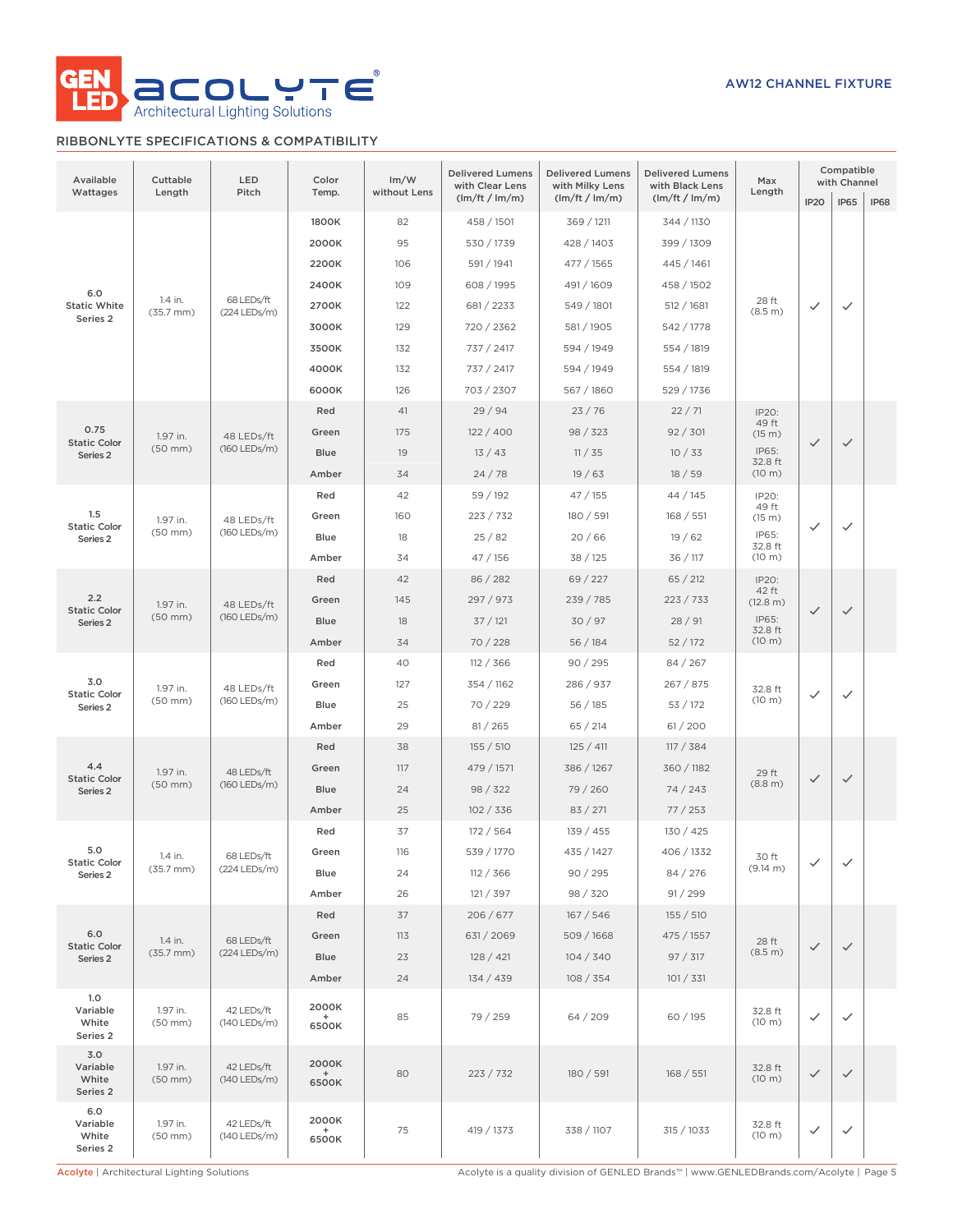

# RIBBONLYTE SPECIFICATIONS & COMPATIBILITY

| Available                       | Cuttable                         | LED                         | Color                     | Im/W         | <b>Delivered Lumens</b><br>with Clear Lens | <b>Delivered Lumens</b><br>with Milky Lens | <b>Delivered Lumens</b><br>with Black Lens | Max                                | Compatible<br>with Channel |              |             |
|---------------------------------|----------------------------------|-----------------------------|---------------------------|--------------|--------------------------------------------|--------------------------------------------|--------------------------------------------|------------------------------------|----------------------------|--------------|-------------|
| Wattages                        | Length                           | Pitch                       | Temp.                     | without Lens | (lm/ft / lm/m)                             | (lm/ft / lm/m)                             | (lm/ft / lm/m)                             | Length                             | IP <sub>20</sub>           | <b>IP65</b>  | <b>IP68</b> |
| 2.2<br><b>RGB</b>               | 6.55 in. (166.4)<br>mm)          | 9 LEDs/ft<br>$(30$ LEDs/m)  | <b>RGB</b>                | 37           | 76 / 248                                   | 61 / 200                                   | 57 / 187                                   | 19 ft 7.9 in.<br>(6 <sub>m</sub> ) | $\checkmark$               | $\checkmark$ |             |
| 4.4<br><b>RGB</b>               | 3.94 in.<br>$(100 \, \text{mm})$ | 18 LEDs/ft<br>$(60$ LEDs/m) | <b>RGB</b>                | 37           | 76 / 249                                   | 61 / 200                                   | 57/187                                     | 19 ft 7.9 in.<br>(6 <sub>m</sub> ) | $\checkmark$               | $\checkmark$ |             |
| 4.4<br><b>RGBW</b>              | 6.55 in. (166.4)<br>mm)          | 18 LEDs/ft<br>$(60$ LEDs/m) | <b>RGBW</b>               | 65           | 266 / 873                                  | 215 / 704                                  | 57 / 187                                   | 19 ft 7.9 in.<br>(6 <sub>m</sub> ) | $\checkmark$               | $\checkmark$ |             |
| 4.4<br><b>RGBA</b>              | 6.55 in. (166.4)<br>mm)          | 18 LEDs/ft<br>$(60$ LEDs/m) | <b>RGBA</b>               | 33           | 135 / 443                                  | 109 / 357                                  | 200 / 657                                  | 19 ft 7.9 in.<br>(6 <sub>m</sub> ) | $\checkmark$               | $\checkmark$ |             |
| 5.5<br>$4$ -in-1<br><b>RGBW</b> | 3.94 in.<br>$(100 \, \text{mm})$ | 18 LEDs/ft<br>$(60$ LEDs/m) | <b>RGBW</b>               | 51           | 261 / 856                                  | 210 / 690                                  | 196 / 644                                  | 19 ft 7.9 in.<br>(6 <sub>m</sub> ) | $\checkmark$               | $\checkmark$ |             |
| 5.5<br>$4$ -in-1<br><b>RGBA</b> | 3.94 in.<br>$(100 \, \text{mm})$ | 18 LEDs/ft<br>$(60$ LEDs/m) | <b>RGBA</b>               | 27           | 138 / 453                                  | 111 / 365                                  | 104 / 341                                  | 19 ft 7.9 in.<br>(6 <sub>m</sub> ) | $\checkmark$               | $\checkmark$ |             |
| 5.2<br>Warm Dim                 | 3.94 in.<br>$(100 \, \text{mm})$ | 36 LEDs/ft<br>(120 LEDs/m)  | <b>WARM</b><br><b>DIM</b> | 55           | 266 / 873                                  | 215 / 704                                  | 200 / 657                                  | 16 ft 4 in.<br>(5 <sub>m</sub> )   | $\checkmark$               | $\checkmark$ |             |

# DIODE VISIBILITY CHART (Data below applies to installations with Milky lens only)

|                     |                                                   | No Visible Diode = N |                     |                     |                     |                                  | With Visible Diode = Y |                       |
|---------------------|---------------------------------------------------|----------------------|---------------------|---------------------|---------------------|----------------------------------|------------------------|-----------------------|
|                     | <b>Static White &amp; Static Color RibbonLyte</b> |                      |                     |                     |                     | <b>Color Changing RibbonLyte</b> |                        |                       |
| 0.75/1.5/2.2        | 3.0/4.4                                           | 5.0/6.0              | 2.2<br><b>RGB</b>   | 4.4<br><b>RGB</b>   | 4.4<br>RGBW/A       | 5.5<br>$4 - in - 1$<br>RGBW/A    | Warm Dim               | <b>Variable White</b> |
| IP20<br><b>IP65</b> | IP20<br><b>IP65</b>                               | IP20<br><b>IP65</b>  | IP20<br><b>IP65</b> | IP20<br><b>IP65</b> | IP20<br><b>IP65</b> | IP2O<br><b>IP65</b>              | IP20<br><b>IP65</b>    | IP20<br><b>IP65</b>   |
| N                   | N                                                 | N                    | Y                   | Y                   | Y                   | Y                                | N                      | N                     |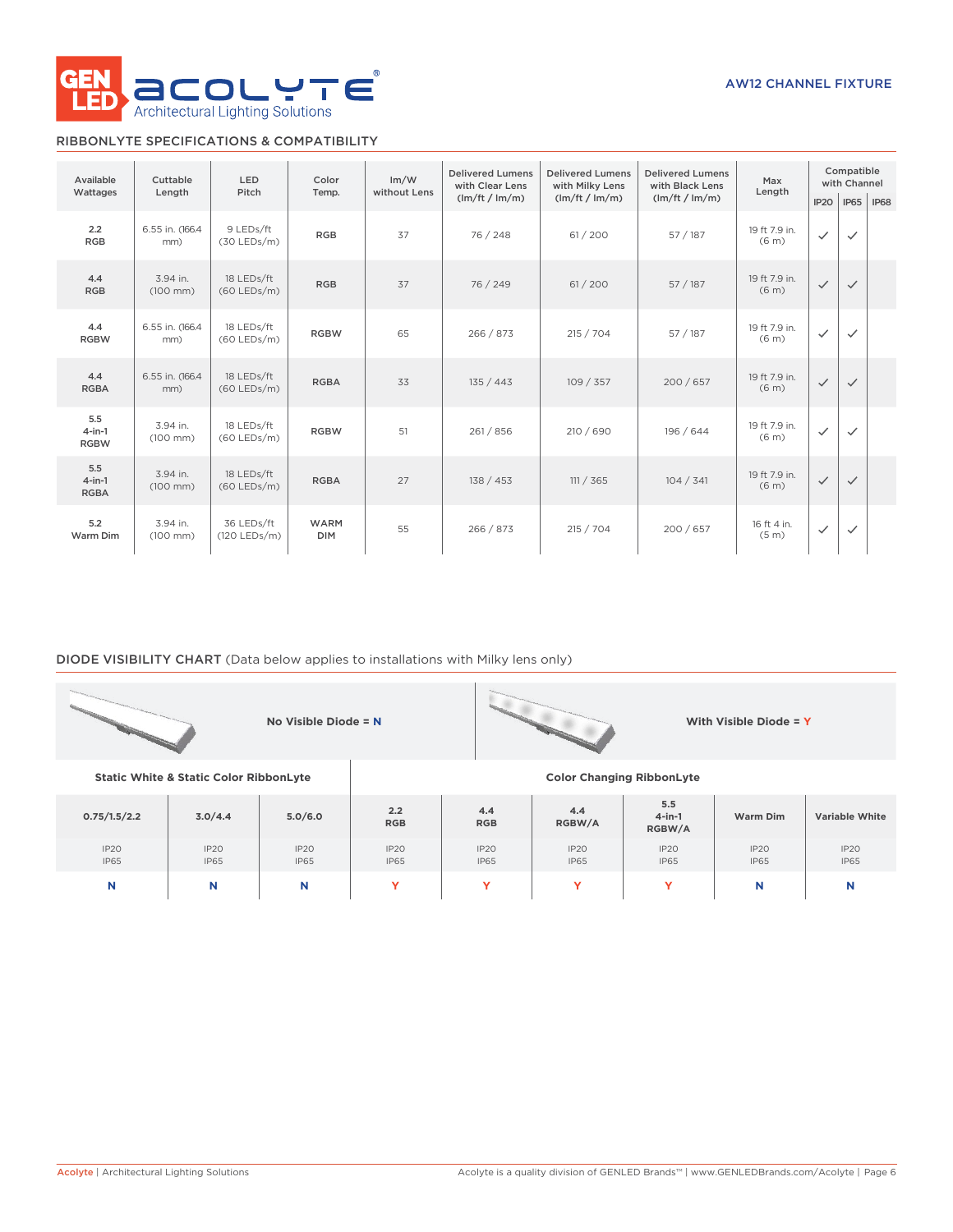

# AVAILABLE DRIVERS

### NON-DIMMING ELECTRONIC DRIVERS LUTRON HI-LUME DRIVERS



30W, 60W, 96W Non-Dimming Electronic Class 2 Drivers

Part No.: • DRVW2430 (30 Watt) • DRVW2460 (60 Watt)

• DRVW2496 (96 Watt)

Output Voltage: 24 V Voltage Range: 120-277 VAC IP Rating: Dry or Damp UL Listed





60W, 96W, 150W, 300W ELV/MLV Dimmable Drivers

Part No.:

- DRVW2460ELVMLV (60 Watt)
- DRVW2496ELVMLV (96 Watt)
- DRVW24150ELVMLV (150 Watt)
- DRVW24300ELVMLV (300 Watt)

Line Voltage Dimmable Drivers Output Voltage: 24 V Voltage Range: 100-277 VAC IP Rating: IP67 Dimmable UL, CE, and CSA Listed



240W, 320W Non-Dimming Electronic Drivers

Part No.: • DRVW24240 (240 Watt) • DRVW24320 (320 Watt)

Output Voltage: 24 V Voltage Range: 90-305 VAC IP Rating: Dry or Damp UL Recognized



40W Lutron Hi-Lume 1% Dimming Class 2 Drivers

Part No.: • DRVLUT24403W (40 Watt, 3-wire) • DRVLUT24402W (40 Watt, 2-wire)

Output Voltage: 24 V Voltage Range: 120-277 VAC (3-wire model) or 120V (2-wire model) IP Rating: Dry or Damp Dimmable using 2-wire forward phase, 3-wire+G or digital EcoSystem UL Listed



### LUTRON Skylark Contour Dimmer

Part No.: TRIDIMSKY Width: 2.94 in (75 mm) Length: 4.69 in (120 mm) Depth: 0.30 in (7.6 mm)

- Single pole and 3-way versions
- Compatible with Acolyte MLV drivers
- Slide adjusts brightness and On/Off control
- 30 mA max control current
- Available in white finish



### LUTRON NOVA-T Dimmer

Part No.: TRIDIMNOVA Width: 2.75 in (70 mm) Length: 4.56 in (116 mm) Depth: 0.30 in (7.6 mm)

- Slide adjusts brightness and On/Off control
- 30 mA max control current
- Available in white finish



### LUTRON DIVA Dimmer

Part No.: TRIDIMDIVA (With Locator Light) TRIDIMDIVAL Width: 2.94 in (75 mm) Length: 4.69 in (120 mm) Depth: 0.30 in (7.6 mm)

- Large paddle switch with a captive linear-slide dimmer
- 30 mA max control current
- Available in white finish
- Available with locator light which glows green when the switch is off

Note: For more options, please reference the Optional Dimmer List on Acolyte product website page.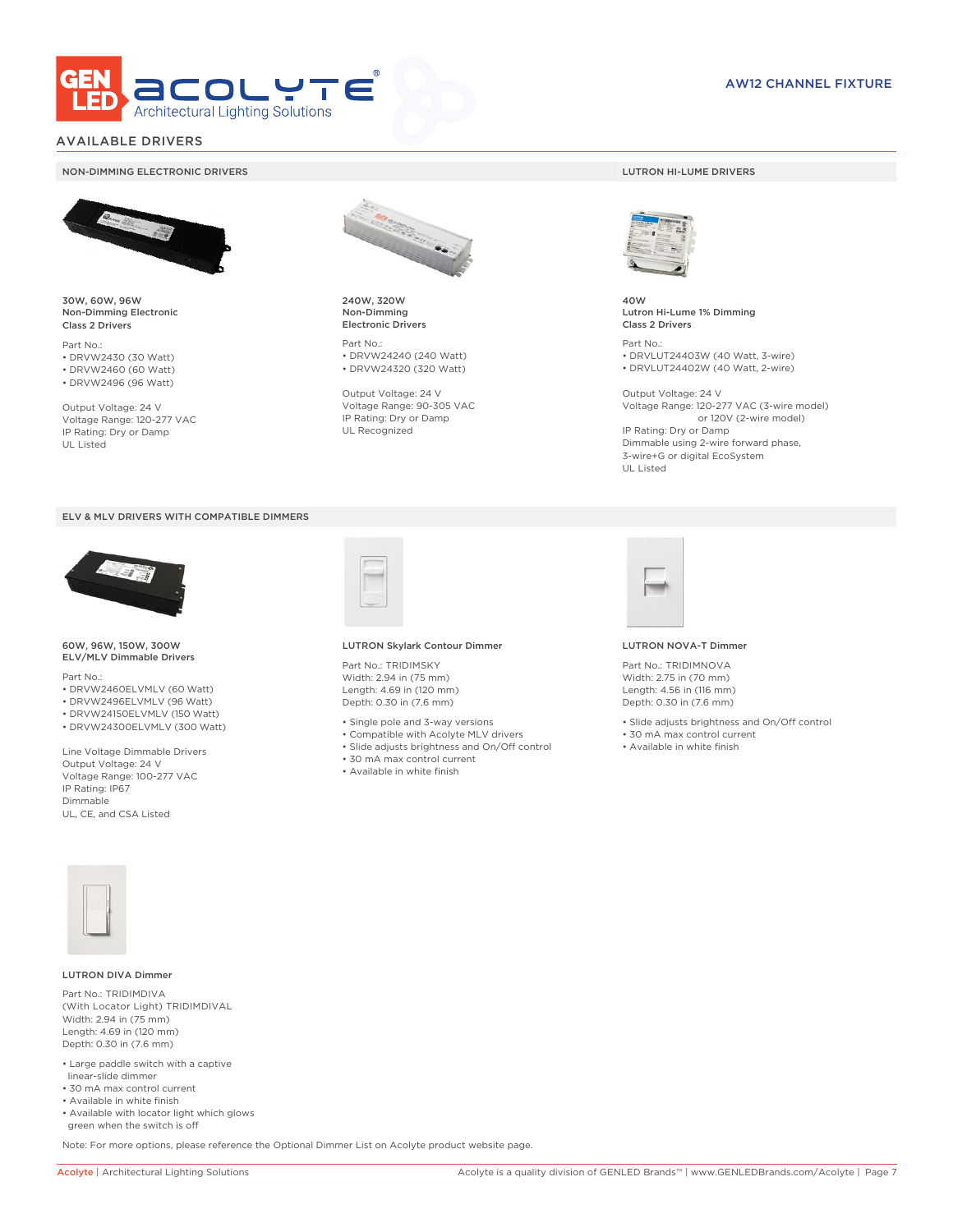

## AVAILABLE DRIVERS / CONTROLLERS AND DIMMING OPTIONS / WIRE GAUGE CHART

### 0-10V DRIVERS AND DIMMERS **DIMMING MODULE**



0-10V Dimmable Waterproof Drivers

96W Part No.: DRVW249610P 288W Part No.: DRVW2428810P Output Voltage: 24 V (+/- 0.5V) Voltage Range: 100-277 VAC Environmental Rating: UL Wet Location UL Listed



# LUTRON DIVA Dimmer

Part No.: LVDIMDIVA Width: 2.94 in (75 mm) Length: 4.69 in (120 mm) Depth: 0.30 in (7.6 mm)

- Compatible with 0-10 V Dimming Module
- Large paddle switch with a captive
- linear-slide dimmer
- 30 mA max control current
- Available in white finish

### DMX CONTROLLER AND PART NUMBER - FOR COLOR CHANGING VERSIONS



GLASS TOUCH WALL CONTROLLER Part Number: AWCRGBWW AWCVWW



4 CHANNEL WATERPROOF DMX INTERFACE Part Number: DMXINFWLCD4



1 ZONE WALL CONTROLLER Part Number: DMXCTRLG



5 CHANNEL DMX INTERFACE Part Number: DMXINFLCD5



### LUTRON NOVA-T Dimmer

Part No.: LVDIMNOVA Width: 2.75 in (70 mm) Length: 4.56 in (116 mm) Depth: 0.30 in (7.6 mm)

- Compatible with 0-10 V Dimming Module
- Slide adjusts brightness and On/Off control
- 30 mA max control current • Available in white finish
- Variable White Dimming Module

Part No.: VWDIMMOD

- 1 dimming module required per 30 ft (9.1 m)
- This product is only compatible with Variable White RibbonLyte, not Variable White Amber or Variable White Red. Works with any 0-10V dimmers to provide CCT change with one dimmer and brightness change with the other.

Note: Max length before additional power is introduced



5 ZONE WALL CONTROLLER Part Number: DMXCTRL



DMX OPTO SPLITTER Part Number: DMXOS8



10 ZONE WALL CONTROLLER Part Number: DMXCTRLD

| DRIVER AND RIBBONLYTE AT FULL LOAD |          |        |      |        |      |        |      |        |                |        |      |        |      |        |                |        |
|------------------------------------|----------|--------|------|--------|------|--------|------|--------|----------------|--------|------|--------|------|--------|----------------|--------|
| Wattages                           | 60<br>30 |        |      |        | 96   |        | 150  |        | 200            |        | 240  | 300    |      | 320    |                |        |
|                                    |          |        |      |        |      |        |      |        |                |        |      |        |      |        |                |        |
| Wire<br>Gauge                      | Feet     | Meters | Feet | Meters | Feet | Meters | Feet | Meters | Feet           | Meters | Feet | Meters | Feet | Meters | Feet           | Meters |
|                                    |          |        |      |        |      |        |      |        |                |        |      |        |      |        |                |        |
| <b>24 AWG</b>                      | 14       | 4.27   | 9    | 2.74   | 5.5  | 1.68   | 3.75 | 1.14   | 2.75           | 0.84   | 2.25 | 0.69   | 1.75 | 0.53   | 1.75           | 0.53   |
| 22 AWG                             | 22       | 6.71   | 14   | 4.27   | 9    | 2.74   | 5.75 | 1.75   | 4.5            | 1.37   | 3.5  | 1.07   | 2.75 | 0.84   | 2.75           | 0.84   |
| 20 AWG                             | 35       | 10.67  | 23   | 7.01   | 14   | 4.27   | 9    | 2.74   | $\overline{7}$ | 2.13   | 5.75 | 1.75   | 4.5  | 1.37   | 4.25           | 1.30   |
| <b>18 AWG</b>                      | 56       | 17.07  | 37   | 11.28  | 23   | 7.01   | 15   | 4.57   | 11             | 3.35   | 9    | 2.74   | 7.5  | 2.29   | $\overline{7}$ | 2.13   |
| <b>16 AWG</b>                      | 90       | 27.44  | 60   | 18.29  | 37   | 11.28  | 24   | 7.32   | 18             | 5.49   | 15   | 4.57   | 12   | 3.66   | 11             | 3.35   |
| <b>14 AWG</b>                      | 142      | 43.29  | 95   | 28.96  | 59   | 17.99  | 38   | 11.59  | 28             | 8.54   | 23   | 7.01   | 19   | 5.79   | 17             | 5.18   |
| 12 AWG                             | 226      | 68.90  | 151  | 46.04  | 94   | 28.66  | 60   | 18.29  | 45             | 13.72  | 37   | 11.28  | 30   | 9.15   | 28             | 8.54   |
| <b>10 AWG</b>                      | 360      | 109.76 | 240  | 73.17  | 150  | 45.73  | 96   | 29.27  | 72             | 21.95  | 60   | 18.29  | 48   | 14.63  | 45             | 13.72  |
| 8 AWG                              | 574      | 175.00 | 381  | 116.16 | 239  | 72.87  | 153  | 46.65  | 115            | 35.06  | 95   | 28.96  | 76   | 23.17  | 71             | 21.65  |